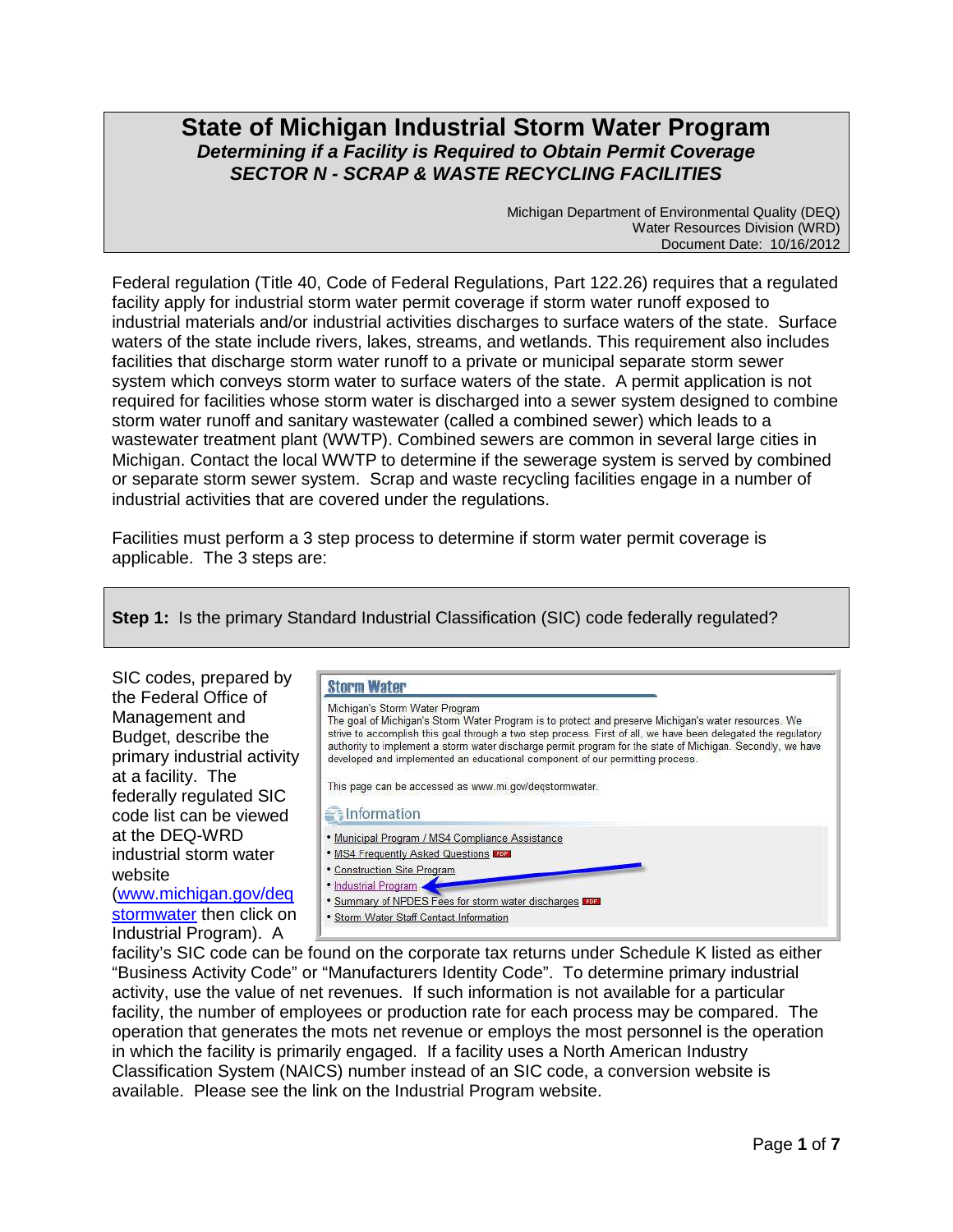Several regulated SIC codes are listed in the federal storm water regulations. The following regulated SIC code relates to scrap and waste recycling facilities:

#### **5093 Scrap and Waste Materials**

Establishments primarily engaged in assembling, breaking up, sorting, and wholesale distribution of scrap and waste materials. This industry includes auto wreckers engaged in dismantling automobiles for scrap. However, those engaged in dismantling cars for the purpose of selling secondhand parts are classified in SIC code 5015, which is also regulated by the storm water regulations.

| Automobile wrecking for scrap-wholesale | Oil, waste-wholesale                                |
|-----------------------------------------|-----------------------------------------------------|
| Bag reclaiming reclaiming-wholesale     | Plastics scrap-wholesale                            |
| Bottles, waste-wholesale                | Rags-wholesale                                      |
| Boxes, waste-wholesale                  | Rubber scrap-wholesale                              |
| Fur cuttings and scraps-wholesale       | Scavengering-wholesale                              |
| Iron and steel scrap-wholesale          | Scrap and waste materials-wholesale                 |
| Junk and scrap, general line-wholesale  | Textile waste-wholesale                             |
| Metal waste and scrap-wholesale         | Wastepaper, including paper recycling-<br>wholesale |
| Nonferrous metals scrap-wholesale       | Wiping rags, including washing and                  |
|                                         | reconditioning-wholesale                            |

### **Step 2:** Where does the storm water go?

Most industrial properties are set up and graded to shed rain water and snow melt, with a discharge to either ground water or surface water. Storm sewer systems, ditches, pipes, etc. are conveyance systems that are designed to shed rain water and snow melt. If the storm water conveyance system at a regulated facility is designed to direct the rain water and snow melt to a surface waters of the state or to a separate storm sewer system that discharges to a surface water of the state, further evaluation is needed to determine if a permit is necessary.

**Step 3:** Are industrial materials and/or activities exposed to storm water runoff?

Industrial materials include but are not limited to material handling equipment (bins, boxes, pallets, racking, etc.), industrial machinery, raw materials, intermediate products, by-products, final products, and waste products. Industrial activities include but are not limited to storage, loading and unloading, transportation or conveyance of raw, intermediate, final, or waste products.

The table below indicates activities, pollutant sources and pollutants commonly found at scrap and waste recycling facilities. The table is from the United States Environmental Protection Agency Industrial Stormwater Fact Sheet Series.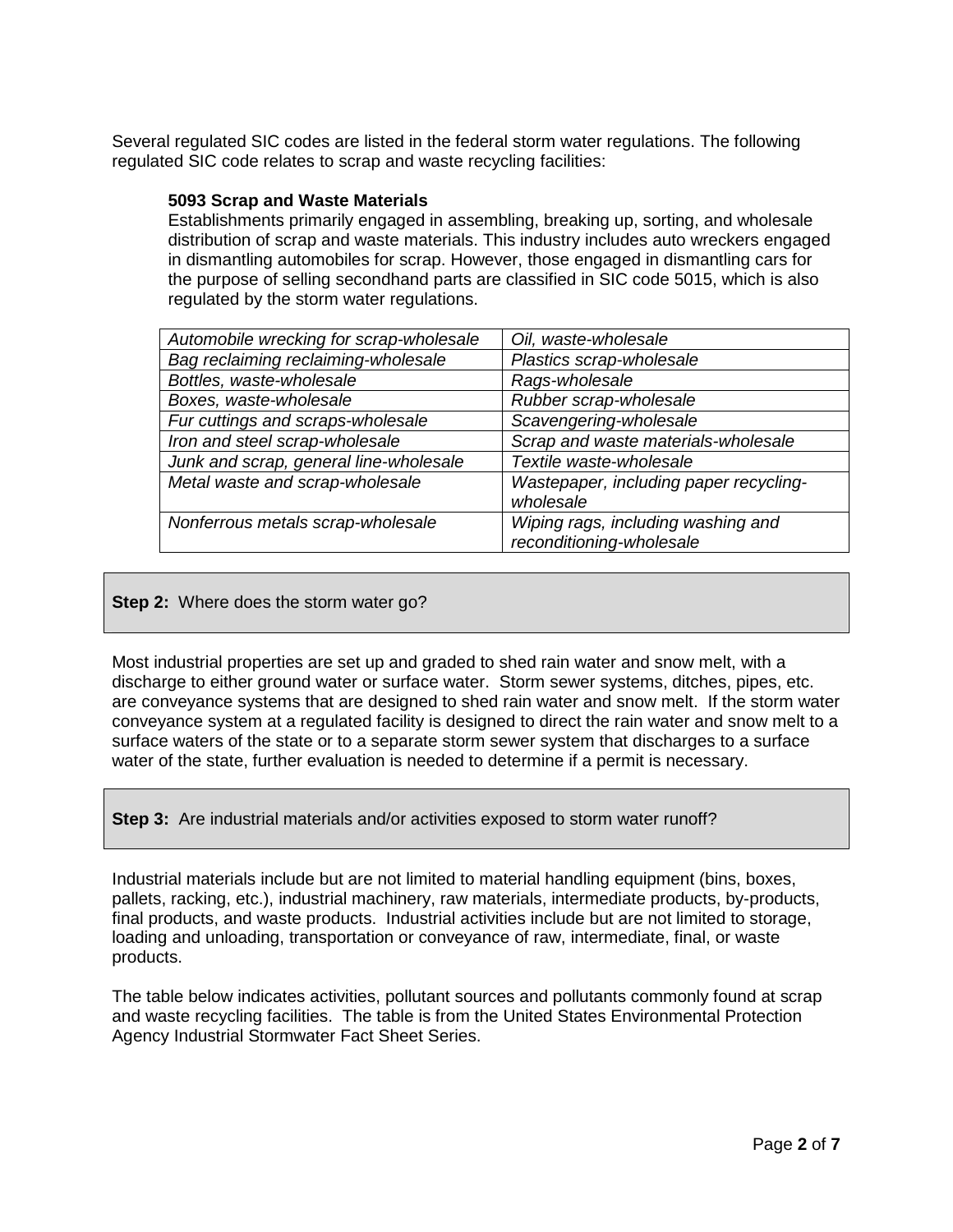| <b>Activity</b>                                                                                                                              | <b>Pollutant Source</b>                                                                                                                                                                                                                                                                                                                                               | <b>Pollutant</b>                                                                                                                                                                                                                                                                                                                                                                                                                                                      |  |  |
|----------------------------------------------------------------------------------------------------------------------------------------------|-----------------------------------------------------------------------------------------------------------------------------------------------------------------------------------------------------------------------------------------------------------------------------------------------------------------------------------------------------------------------|-----------------------------------------------------------------------------------------------------------------------------------------------------------------------------------------------------------------------------------------------------------------------------------------------------------------------------------------------------------------------------------------------------------------------------------------------------------------------|--|--|
| Scrap and Waste Recycling Facilities (non-source separated, non-liquid recyclable                                                            |                                                                                                                                                                                                                                                                                                                                                                       |                                                                                                                                                                                                                                                                                                                                                                                                                                                                       |  |  |
| materials)                                                                                                                                   |                                                                                                                                                                                                                                                                                                                                                                       |                                                                                                                                                                                                                                                                                                                                                                                                                                                                       |  |  |
| Stockpiling and storage<br>of materials (including<br>loading and unloading)                                                                 | -Leaking of various fluids from used<br>automotive engines, radiators,<br>brake fluid reservoirs, transmission<br>housings, other vehicle parts, and<br>lead-acid from batteries<br>-Deterioration/corrosion of<br>materials                                                                                                                                          | PCBs, oil and grease,<br>lubricants, paint pigments or<br>additives, heavy metals,<br>ionizing radioactive isotopes,<br>transmission and brake fluids,<br>fuel, battery acid, lead acid,<br>antifreeze, benzene, chemical<br>residue, heating oil, petroleum<br>products, solvents, ionizing<br>radioactive isotopes,<br>infectious/bacterial<br>contamination, asbestos,<br>metals, total Kjeldahl nitrogen<br>(TKN), battery acid, oily<br>wastes, chemical residue |  |  |
| Material processing: Air<br>pollution equipment<br>(including incinerators,<br>furnaces, wet scrubbers,<br>filter houses, and bag<br>houses) | Normal equipment operations that<br>include the collection and disposal<br>of filter bag material and ash,<br>process wastewater from<br>scrubbers, accumulation of<br>particulate matter around leaking<br>joint connections, malfunctioning<br>pumps and motors (e.g., leaking<br>gaskets, seals or pipe connections,<br>leaking oil-filled transformer<br>casings) | Hydraulic fluids, oils, fuels,<br>grease and other lubricants,<br>accumulated particulate<br>matter, chemical additives,<br>and PCBs from oil-filled<br>electrical equipment                                                                                                                                                                                                                                                                                          |  |  |
| Material processing:<br><b>Combustion engines</b>                                                                                            | Spills and/or leaks from fuel tanks,<br>spills/leaks from oil/hydraulic fuel<br>reservoirs, faulty/leaking hose<br>connections, worn gaskets, leaking<br>transmissions, crankcases, and<br>brake systems (if applicable),<br>leaking battery casings and/or<br>corroded terminals                                                                                     | Accumulated particulate<br>matter, oil/lubricants,<br>gas/diesel fuel, fuel additives,<br>antifreeze (ethylene glycol),<br>battery acid, and products of<br>incomplete combustion                                                                                                                                                                                                                                                                                     |  |  |
| Material processing:<br>Material handling<br>systems (forklifts,<br>cranes, and conveyors)                                                   | -Spills and leaks from fuel tanks,<br>hydraulic and oil reservoirs due to<br>malfunction parts (e.g., worn<br>gaskets and parts, leaking hose<br>connections, and faulty seals).<br>-Damaged or faulty electrical<br>switches (mercury filled).<br>-Damaged or leaking battery<br>casings, including exposed<br>corroded battery terminals.                           | Hydraulic fluids, oils, fuels and<br>fuel additives, grease and<br>other lubricants, accumulated<br>particulate matter, chemical<br>additives, mercury, lead,<br>battery acid                                                                                                                                                                                                                                                                                         |  |  |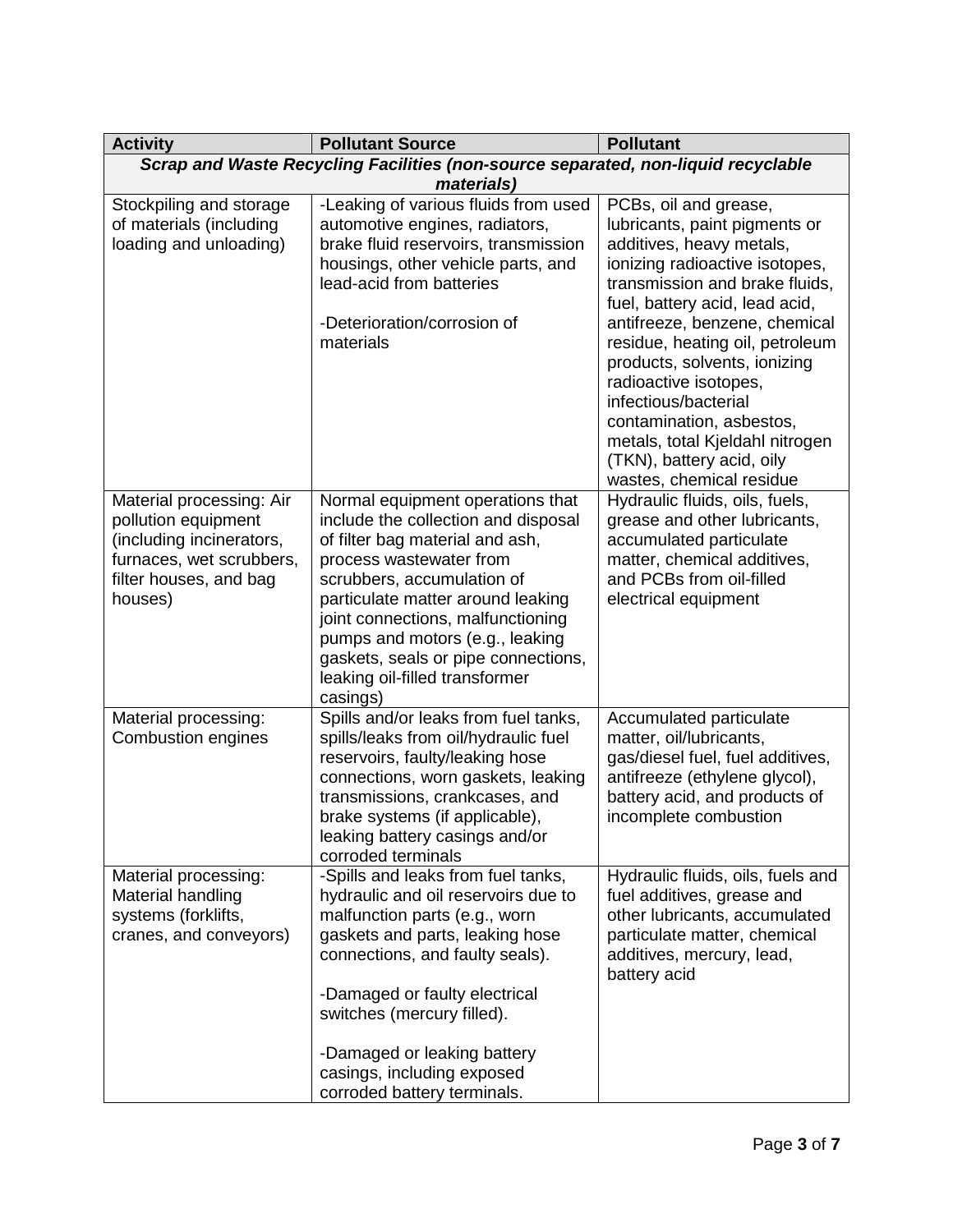|                                                                                                                                                                                                             | -Damaged or worn bearing<br>housings                                                                                                                                                                                                                                                                         |                                                                                                                                                                                                           |
|-------------------------------------------------------------------------------------------------------------------------------------------------------------------------------------------------------------|--------------------------------------------------------------------------------------------------------------------------------------------------------------------------------------------------------------------------------------------------------------------------------------------------------------|-----------------------------------------------------------------------------------------------------------------------------------------------------------------------------------------------------------|
| Material processing:<br>Stationary scrap<br>processing facilities<br>(balers, briquetters,<br>shredders, shearers,<br>compactors, engine<br>block/cast iron breakers,<br>wire chopper, turnings<br>crusher) | Leaks from hydraulic reservoirs,<br>hose and fitting connections, worn<br>gaskets, spills or leaks from fuel<br>tanks, particulates/residue from<br>scrap processing, malfunctioning<br>pumps and motors (e.g., leaking<br>gaskets, seals or pipe connections,<br>leaking oil-filled transformer<br>casings) | Heavy metals (e.g., zinc,<br>copper, lead, cadmium,<br>chromium) and hydraulic<br>fluids, PCBs                                                                                                            |
| Material processing:<br>Hydraulic equipment and<br>systems,<br>balers/briquetter,<br>shredders, shearers,<br>compactors, engine<br>block/cast iron breaker,<br>wire chopper, turnings<br>crusher            | Particulate/residue from material<br>processing, spills and/or leaks from<br>fuel tanks, spills/leaks from<br>oil/hydraulic fuel reservoirs,<br>faulty/leaking hose<br>connections/fittings, leaking<br>gaskets                                                                                              | Hydraulic fluids/oils,<br>lubricants, particulate matter<br>from combustion engines,<br>PCBs (oil filled electrical<br>equipment components),<br>heavy metals (nonferrous,<br>ferrous)                    |
| Material processing:<br><b>Electrical control</b><br>systems (transformers,<br>electrical switch gear,<br>motor starters)                                                                                   | Oil leakage from transformers,<br>leakage from mercury float<br>switches, faulty detection devices                                                                                                                                                                                                           | PCBs, mercury (float<br>switches), ionizing radioactive<br>material (fire/smoke detection<br>systems)                                                                                                     |
| Material processing:<br>Torch cutting                                                                                                                                                                       | Residual/accumulated particulates                                                                                                                                                                                                                                                                            | Heavy metal fragments, fines                                                                                                                                                                              |
| Material handling<br>systems                                                                                                                                                                                | Spills and/or leaks from fuel tanks,<br>spills/leaks from oil/hydraulic fuel<br>reservoirs, faulty/leaking hose<br>connections/fittings, leaking<br>gaskets                                                                                                                                                  | Accumulated particulate<br>matter (ferrous and nonferrous<br>metals, plastics, rubber,<br>other), oil/lubricants, PCBs<br>(electrical equipment),<br>mercury (electrical controls),<br>lead/battery acids |
| Vehicle maintenance                                                                                                                                                                                         | Parts cleaning, waste disposal of<br>rags, oil filters, air filters, batteries,<br>hydraulic fluids, transmission fluids,<br>brake fluids, coolants, lubricants,<br>degreasers, spent solvents                                                                                                               | Gas/diesel fuel, fuel additives,<br>oil/lubricants, heavy metals,<br>brake fluids, transmission<br>fluids, chlorinated solvents,<br>arsenic                                                               |
| Vehicle fueling                                                                                                                                                                                             | Spills and leaks during fuel<br>transfer, spills due to "topping off"<br>tanks, runoff from fueling areas,<br>wash down of fueling areas,<br>leaking storage tanks, spills of oils,<br>brake fluids, transmission fluids,<br>engine coolants                                                                 | Gas/diesel fuel, fuel additives,<br>oil, lubricants, heavy metals                                                                                                                                         |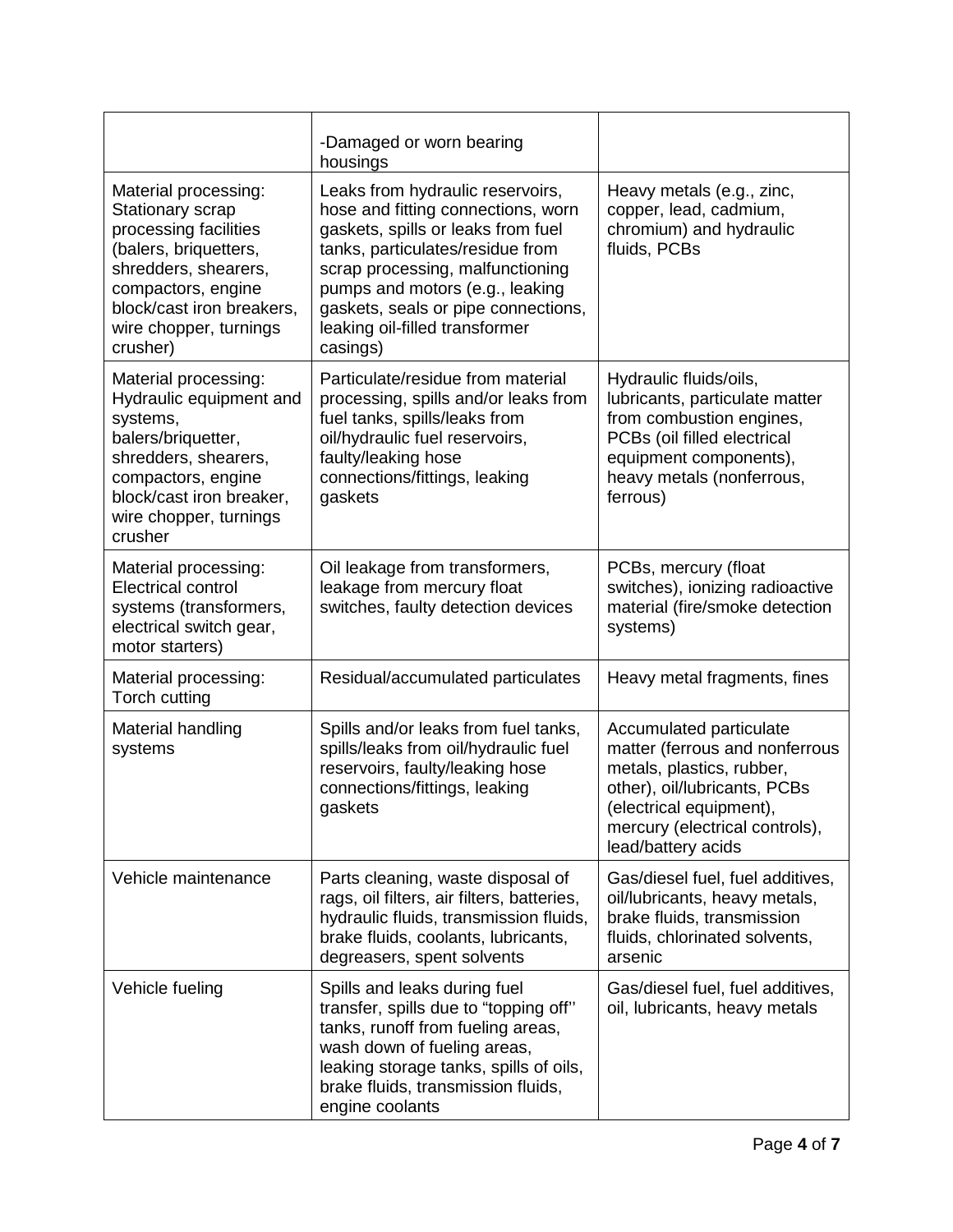| Vehicle and equipment<br>cleaning and washing                                                                     | Washing and steam cleaning                                                                                                                                                                                                                                                           | Solvent cleaners,<br>oil/lubricants/additives,<br>antifreeze (ethylene glycol)                                             |  |  |  |
|-------------------------------------------------------------------------------------------------------------------|--------------------------------------------------------------------------------------------------------------------------------------------------------------------------------------------------------------------------------------------------------------------------------------|----------------------------------------------------------------------------------------------------------------------------|--|--|--|
|                                                                                                                   | <b>Waste Recycling Facilities (Liquid Recyclable Materials)</b>                                                                                                                                                                                                                      |                                                                                                                            |  |  |  |
| Drum/individual<br>container storage and<br>handling                                                              | Leaks or spills due to faulty<br>container/drum integrity (e.g.,<br>leaking seals or ports). Container<br>materials incompatible with waste<br>material. Improper stacking and<br>storage of containers                                                                              | Mineral spirits, industrial<br>solvents, immersion cleaners,<br>dry cleaner, solvents, paint<br>solvents, spent antifreeze |  |  |  |
| Return and fill stations                                                                                          | Leaks, spills, or overflows from<br>tanker truck transfer of wastes and<br>hose drainage. Leaking pipes,<br>valves, pumps, worn or<br>deteriorated gaskets or seals                                                                                                                  | Mineral spirits, industrial<br>solvents, immersion cleaners,<br>dry cleaner, solvents, paint<br>solvents, spent antifreeze |  |  |  |
| Storage tank operations                                                                                           | Overfill of storage tanks, leaking<br>pipes, valves, worn or deteriorated<br>pumps seals. Leaking underground<br>storage tanks.                                                                                                                                                      | Mineral spirits, industrial<br>solvents, immersion cleaners,<br>dry cleaner, solvents, paint<br>solvents, spent antifreeze |  |  |  |
| Material handling<br>equipment                                                                                    | Leaking fuel lines, worn gaskets,<br>leaking hydraulic lines and<br>connections                                                                                                                                                                                                      | Fuel, hydraulic fluid, oil and<br>grease                                                                                   |  |  |  |
| Vehicle and equipment<br>maintenance (if<br>applicable)                                                           | Replacement of fluids such as<br>transmission and brake fluids,<br>antifreeze, oil and other lubricants,<br>wash down of maintenance areas,<br>dumping fluids down floor drains<br>connected to storm sewer system,<br>outside storage of fluids and oily<br>rags and waste material | Oil and grease, fuel,<br>accumulated particulate<br>matter, antifreeze                                                     |  |  |  |
| Vehicle or equipment<br>washing (if applicable)                                                                   | Wash water or steam cleaning                                                                                                                                                                                                                                                         | Oil, detergents, chlorinated<br>solvents, suspended solids<br>and accumulated particulate<br>matter                        |  |  |  |
| <b>Recycling Facilities</b>                                                                                       |                                                                                                                                                                                                                                                                                      |                                                                                                                            |  |  |  |
| Unknowing acceptance<br>of nonrecyclable<br>materials and/or small<br>quantities of household<br>hazardous wastes | Inbound recyclable materials                                                                                                                                                                                                                                                         | Dependant on material                                                                                                      |  |  |  |
| Outdoor material storage                                                                                          | Deterioration of wastepaper and<br>unprocessed aluminum beverage<br>containers                                                                                                                                                                                                       | Biochemical oxygen demand<br>(BOD)                                                                                         |  |  |  |
| Processing and storage                                                                                            | Illicit connections or improper<br>dumping to floor drains discharging                                                                                                                                                                                                               | Dependant on material                                                                                                      |  |  |  |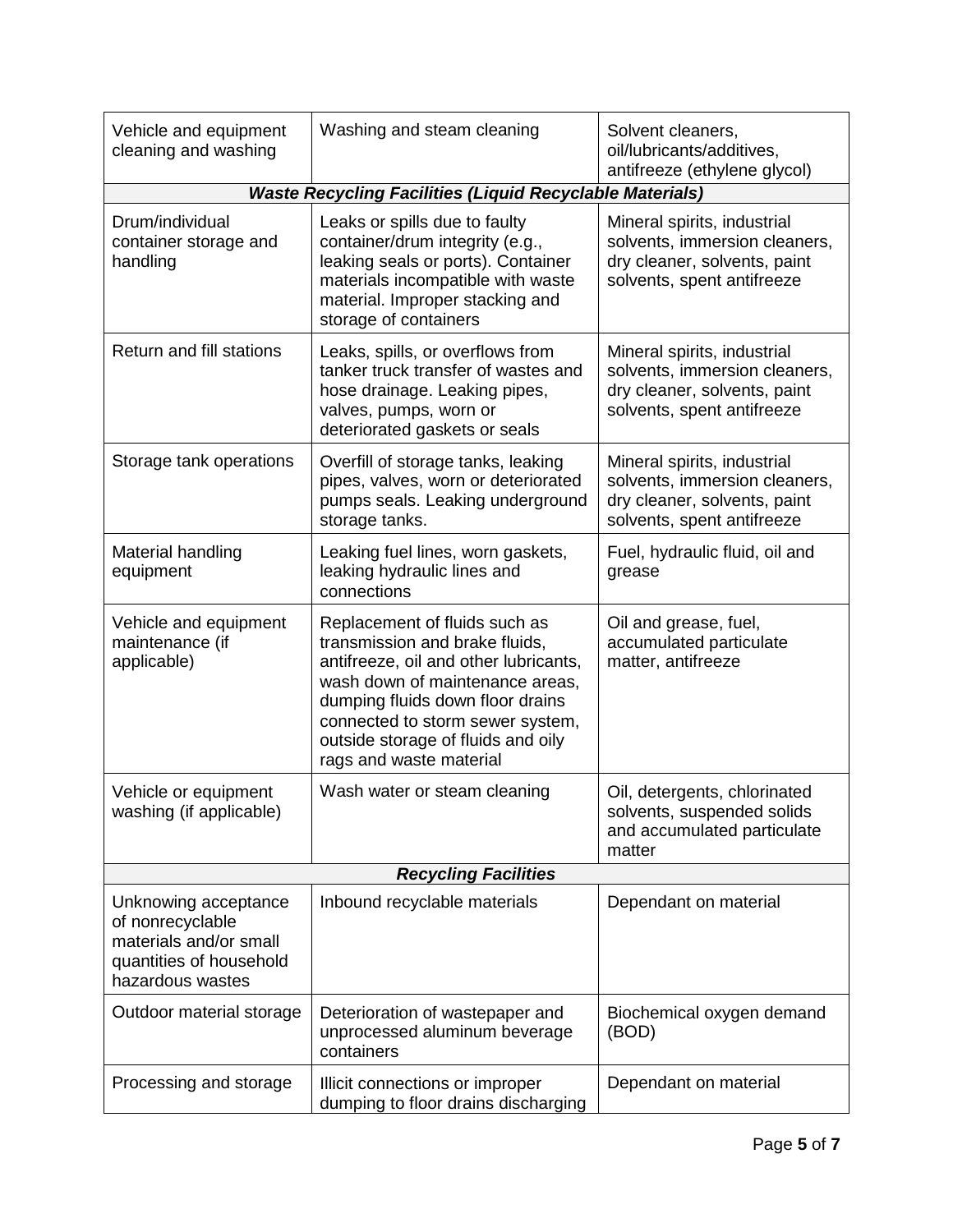|                     | to a storm sewer system<br>Washing down tipping floor areas                                                                                                                                                                                                                          |                                                                                                        |
|---------------------|--------------------------------------------------------------------------------------------------------------------------------------------------------------------------------------------------------------------------------------------------------------------------------------|--------------------------------------------------------------------------------------------------------|
| Vehicle maintenance | Replacement of fluids such as<br>transmission and brake fluids,<br>antifreeze, oil and other lubricants,<br>wash down of maintenance areas,<br>dumping fluids down floor drains<br>connected to storm sewer system,<br>outside storage of fluids and oily<br>rags and waste material | Oil and grease, gas/diesel<br>fuel, accumulated particulate<br>matter, antifreeze (ethylene<br>glycol) |

## **Summary:**

If all three items above are applicable then industrial storm water permit coverage is required. A new facility can obtain coverage by submitted a complete Notice of Intent (NOI) to the DEQ-WRD. An existing facility which has been operating without required industrial storm water permit coverage must also enter into an Administrative Consent Order under the Certificate of Entry process. In order to submit a complete NOI the facility must first:

- Obtain the services of an Industrial Storm Water Certified Operator. This can be an employee at the facility or a consultant who has completed the DEQ-WRD Industrial Storm Water Certified Operator Training and has received a certification number.
- Develop a Storm Water Pollution Prevention Plan (SWPPP), preferably using the DEQ-WRD SWPPP template available at the DEQ-WRD industrial storm water website.
- Implement the nonstructural controls as described in the SWPPP.
- Complete construction and put into operation all structural controls as described in the SWPPP.
- Certify the facility has no unauthorized discharges.

# **Permit Evaluation Scenarios:**

- If Step 1 does not apply, then no permit is needed.
- If Step 1 applies but not Step 2, then no is permit needed.
- If Step 1 and Step 2 apply, but not Step 3, then No Exposure Certification (NEC) conditional permit exclusion may be applicable. Complete and submit the NEC Form. See the DEQ-WRD industrial storm water website for more information on the conditions of NEC.

#### **What if the facility or property is leased?**

The facility operator rather than the property owner must apply for permit coverage.